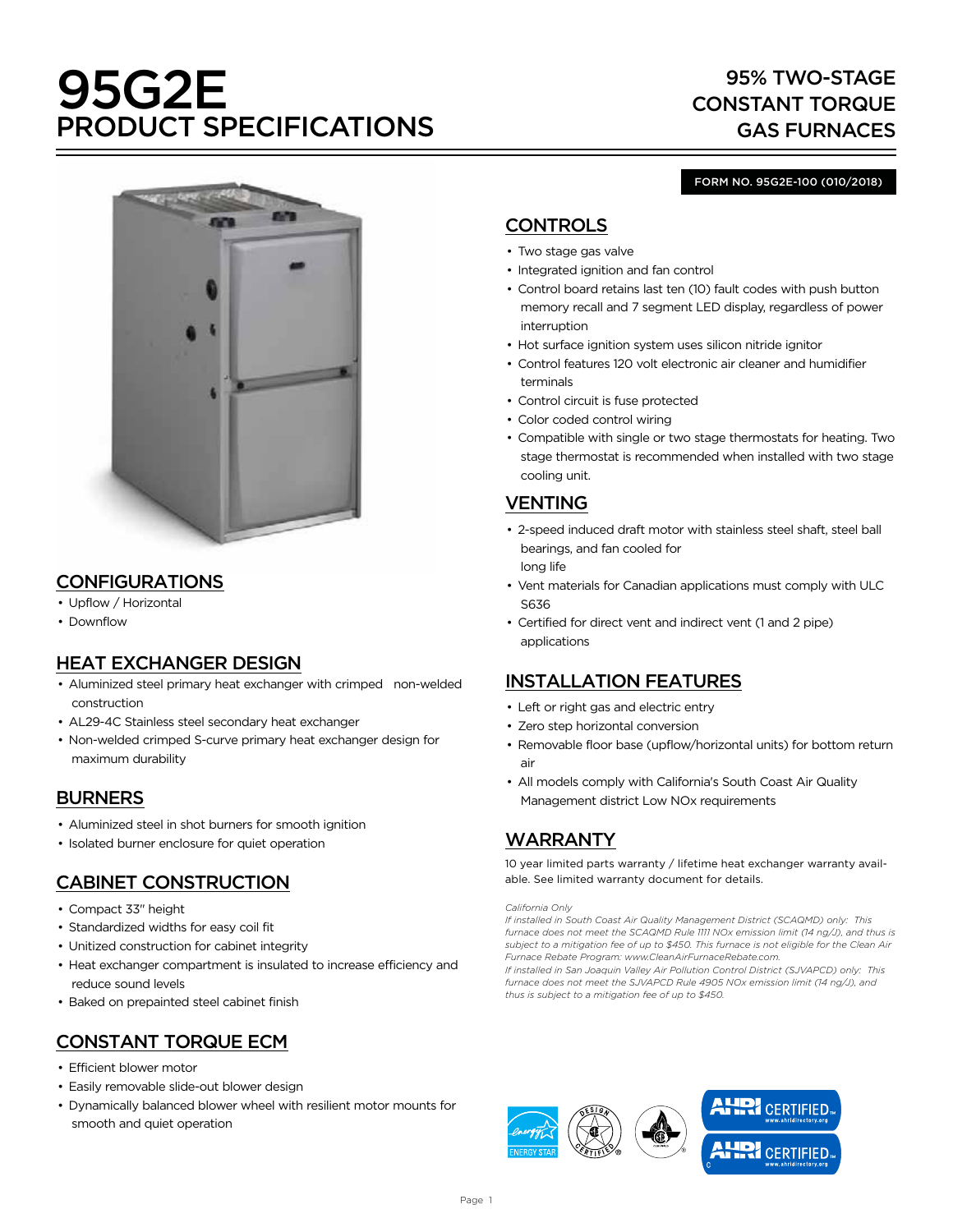#### **MODEL NUMBER GUIDE**



### **PHYSICAL AND ELECTRICAL DATA**

|                 | Model         | 1st Stage       |                  | 2nd Stage       |                  | <b>AFUE</b> | Nom.<br>Cooling    | Gas<br>Inlet | Volts/<br>Hz/  | Min.<br>Time<br>Delay     | Nominal  | Trans. | Approx.<br>Weight |
|-----------------|---------------|-----------------|------------------|-----------------|------------------|-------------|--------------------|--------------|----------------|---------------------------|----------|--------|-------------------|
|                 |               | Input<br>(Btuh) | Output<br>(Btuh) | Input<br>(Btuh) | Output<br>(Btuh) | (ICUS)      | Capacity<br>(tons) | (in.)        | Phase          | <b>Breaker</b><br>or Fuse | F.L.A.   | (V.A.) | (lbs.)            |
|                 | 95G2UH045BE12 | 29,000          | 28,000           | 44,000          | 42,000           | 95.0        | 3                  | 1/2          | 120-60-1       | 15                        | 6.8      | 40     | 130               |
| HORIZONTAL      | 95G2UH070BE12 | 43,000          | 41,000           | 66,000          | 62,000           | 95.0        | 3                  | 1/2          | $120 - 60 - 1$ | 15                        | 6.8      | 40     | 136               |
| $\diagup$       | 95G2UH090CE16 | 57,000          | 55,000           | 88,000          | 85,000           | 95.0        | $\overline{4}$     | 1/2          | 120-60-1       | 15                        | 8.4      | 40     | 164               |
| <b>UPFLOW</b>   | 95G2UH110CE20 | 72,000          | 70,000           | 110,000         | 105,000          | 95.0        | 5                  | 1/2          | $120 - 60 - 1$ | 15                        | 10.9     | 40     | 174               |
|                 | 95G2UH135DE20 | 88,000          | 84,000           | 132,000         | 126,000          | 95.0        | 5                  | 1/2          | 120-60-1       | 20                        | 10.9     | 40     | 189               |
|                 | 95G2DF045BE12 | 29,000          | 28,000           | 44,000          | 43,000           | 95.0        | 3                  | 1/2          | 120-60-1       | 15                        | $\cdots$ | 40     | 131               |
| <b>DOWNFLOW</b> | 95G2DF070BE16 | 43,000          | 42,000           | 66,000          | 64,000           | 95.0        | $\overline{4}$     | 1/2          | $120 - 60 - 1$ | 15                        | $\cdots$ | 40     | 136               |
|                 | 95G2DF090CE16 | 57,000          | 56,000           | 88,000          | 85,000           | 95.0        | 5                  | 1/2          | 120-60-1       | 20                        | 10.9     | 40     | 164               |
|                 | 95G2DF110CE20 | 72,000          | 70,000           | 110,000         | 106,000          | 95.0        | 5                  | 1/2          | $120 - 60 - 1$ | 20                        | 10.9     | 40     | 176               |

*Note: For vent length and clearances to combustibles, please reference installation instructions.*

### **FILTER REQUIREMENT DATA**

| Airflow    | Disposable Filters        | <b>Cleanable Filters</b> |  |  |  |
|------------|---------------------------|--------------------------|--|--|--|
| Descriptor | Minimum Area<br>(sq. in.) | Minimum Area<br>(sq.in.) |  |  |  |
| 12         | 576                       | 288                      |  |  |  |
| 16         | 768                       | 384                      |  |  |  |
| 20         | 960                       | 480                      |  |  |  |

1. The Airflow Descriptor is the two digits following the "B", "C", or "D" in the model number; e.g. "20" is the Airflow Descriptor.<br>2. Areas shown for permanent filters are based on filters rated at 600 feet per minute fa

Page 2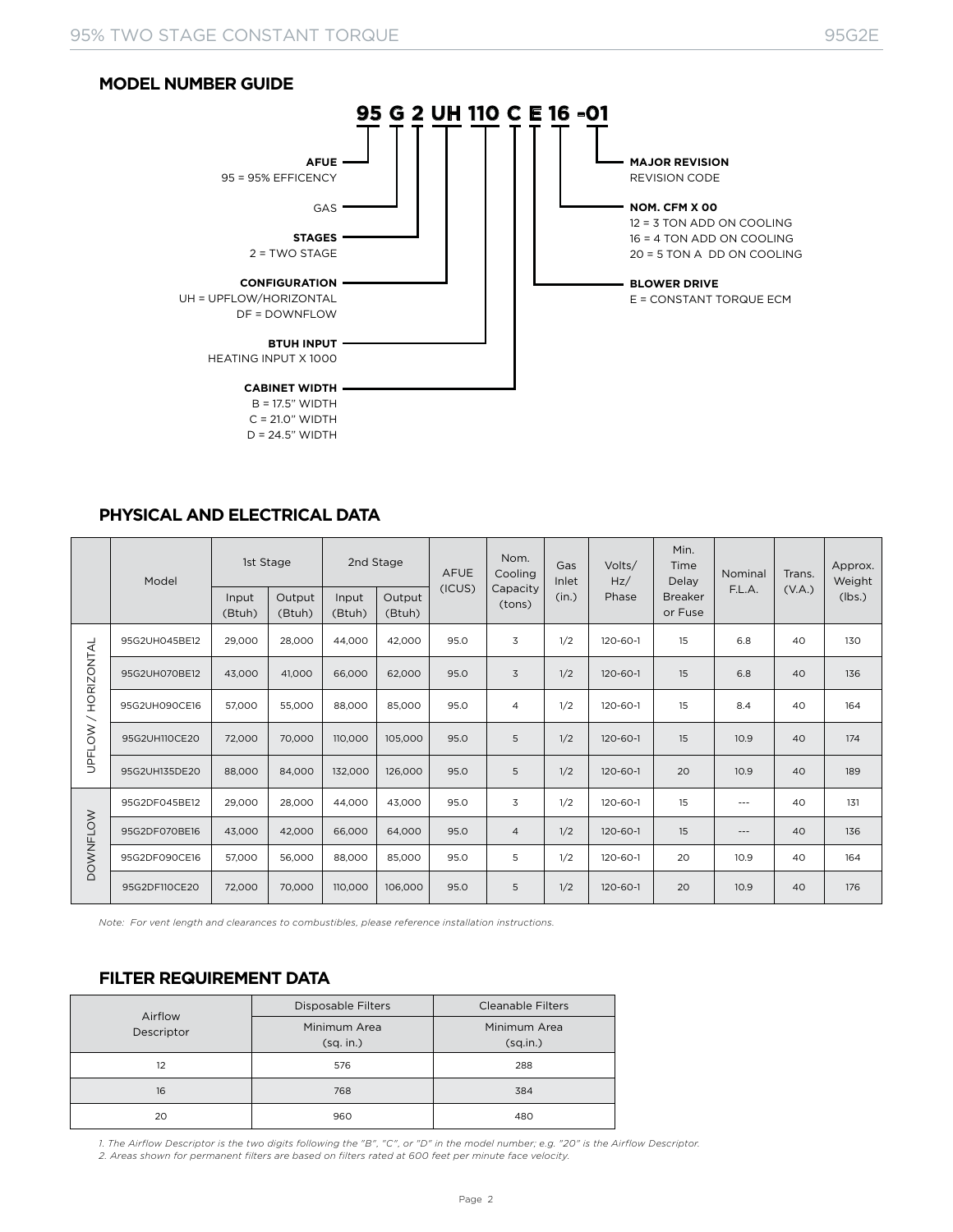### **BLOWER PERFORMANCE DATA**

|                     |               | Motor          | <b>Blower</b>                     | Temp Rise (F°) |           | Blower   | CFM @ external static pressure - "w.c. |      |      |      |      |                          |                      |
|---------------------|---------------|----------------|-----------------------------------|----------------|-----------|----------|----------------------------------------|------|------|------|------|--------------------------|----------------------|
|                     | Model         | Size<br>(hp)   | Size<br>High Fire                 | Low Fire       | Speed     | .20      | .30                                    | .40  | .50  | .60  | .70  | .80                      |                      |
|                     |               |                |                                   | $35 - 65$      |           | High     | 1290                                   | 1275 | 1220 | 1215 | 1190 | $\hspace{0.05cm} \ldots$ | $\scriptstyle\cdots$ |
|                     | 95G2UH045BE12 |                |                                   |                |           | Med/High | 1190                                   | 1150 | 1120 | 1090 | 1060 | 1015                     | 1000                 |
|                     |               | 1/2            | $10 \times 8$                     |                | $20 - 50$ | Med      | 1080                                   | 1045 | 1015 | 980  | 950  | 900                      | 870                  |
|                     |               |                |                                   |                |           | Med/Low  | 825                                    | 785  | 735  | 705  | 650  | 620                      | 580                  |
|                     |               |                |                                   |                |           | Low      | 780                                    | 720  | 690  | 635  | 600  | 555                      | 520                  |
|                     |               |                |                                   |                |           | High     | 1310                                   | 1275 | 1250 | 1215 | 1200 | 1145                     | $\cdots$             |
|                     |               |                | $10 \times 8$                     | $50 - 80$      | $25 - 55$ | Med/High | 1250                                   | 1205 | 1175 | 1145 | 1100 | 1070                     | 1035                 |
|                     | 95G2UH070BE12 | 1/2            |                                   |                |           | Med      | 1130                                   | 1100 | 1065 | 1045 | 995  | 960                      | 925                  |
|                     |               |                |                                   |                |           | Med/Low  | 880                                    | 835  | 795  | 745  | 705  | 670                      | 610                  |
|                     |               |                |                                   |                |           | Low      | 815                                    | 775  | 730  | 670  | 640  | 585                      | 550                  |
| UPFLOW / HORIZONTAL | 95G2UH090CE16 |                | 10 x 10                           | $45 - 75$      | $30 - 60$ | High     | 1660                                   | 1615 | 1590 | 1560 | 1525 | 1475                     | $\overline{a}$       |
|                     |               |                |                                   |                |           | Med/High | 1435                                   | 1390 | 1350 | 1310 | 1255 | 1220                     | 1170                 |
|                     |               | 3/4            |                                   |                |           | Med      | 1290                                   | 1240 | 1200 | 1155 | 1105 | 1065                     | 1010                 |
|                     |               |                |                                   |                |           | Med/Low  | 1195                                   | 1140 | 1110 | 1055 | 1005 | 960                      | 920                  |
|                     |               |                |                                   |                |           | Low      | 1045                                   | 995  | 945  | 895  | 855  | 805                      | 760                  |
|                     |               |                | $11 - \frac{1}{2}$<br>$\times$ 10 | $45 - 75$      | $30 - 60$ | High     | 2130                                   | 2095 | 2065 | 2030 | 1995 | 1955                     | 1930                 |
|                     | 95G2UH110CE20 | $\overline{1}$ |                                   |                |           | Med/High | 1865                                   | 1835 | 1785 | 1755 | 1705 | 1660                     | 1635                 |
|                     |               |                |                                   |                |           | Med      | 1670                                   | 1640 | 1600 | 1560 | 1525 | 1475                     | 1445                 |
|                     |               |                |                                   |                |           | Med/Low  | 1560                                   | 1525 | 1465 | 1425 | 1380 | 1350                     | 1300                 |
|                     |               |                |                                   |                |           | Low      | 1345                                   | 1285 | 1250 | 1215 | 1150 | 1100                     | 1050                 |
|                     |               |                | $11 - \frac{1}{2}$<br>$\times 10$ |                |           | High     | 2330                                   | 2295 | 2275 | 2225 | 2185 | $\scriptstyle{\cdots}$ . | $\cdots$             |
|                     |               | $\overline{1}$ |                                   |                |           | Med/High | 2180                                   | 2120 | 2075 | 2035 | 2020 | 1940                     | 1890                 |
|                     | 95G2UH135DE20 |                |                                   | $55 - 85$      | $40 - 70$ | Med      | 1950                                   | 1925 | 1885 | 1845 | 1815 | 1735                     | 1715                 |
|                     |               |                |                                   |                |           | Med/Low  | 1745                                   | 1690 | 1640 | 1605 | 1565 | 1520                     | 1465                 |
|                     |               |                |                                   |                |           | Low      | 1535                                   | 1480 | 1445 | 1395 | 1330 | 1310                     | 1285                 |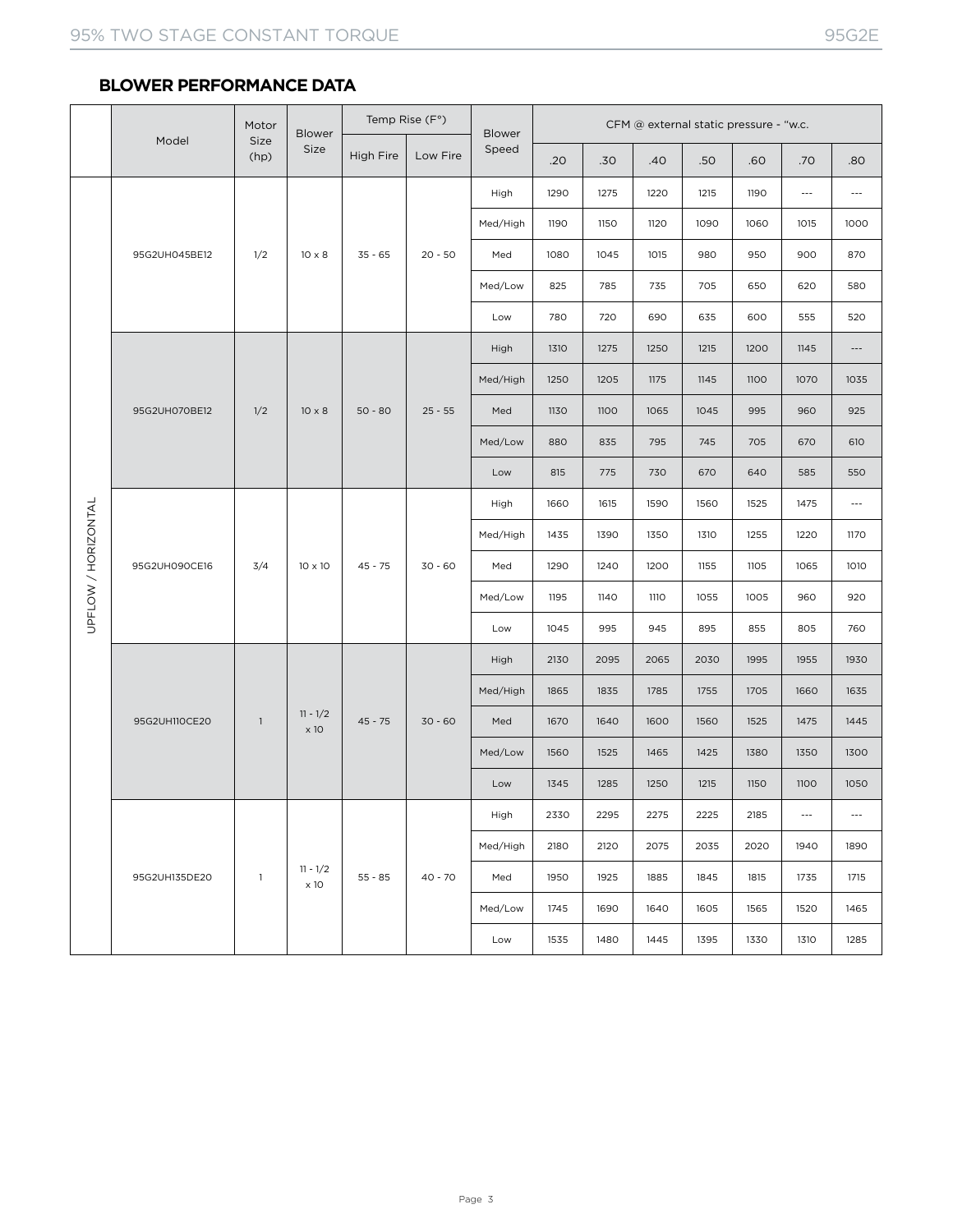|                 |               | Motor        | Temp Rise (F°)<br>CFM @ external static pressure - "w.c.<br>Blower<br>Blower |           |           |          |      |      |      |      |      |                          |                          |
|-----------------|---------------|--------------|------------------------------------------------------------------------------|-----------|-----------|----------|------|------|------|------|------|--------------------------|--------------------------|
|                 | Model         | Size<br>(hp) | Size                                                                         | High Fire | Low Fire  | Speed    | .20  | .30  | .40  | .50  | .60  | .70                      | .80                      |
|                 | 95G2DF045BE12 |              |                                                                              | $35 - 65$ | $20 - 50$ | High     | 1320 | 1285 | 1275 | 1230 | 1185 | $\overline{\phantom{a}}$ | $\cdots$                 |
|                 |               |              | $10 \times 8$                                                                |           |           | Med/High | 1215 | 1165 | 1150 | 1095 | 1060 | 1020                     | 980                      |
|                 |               | 1/2          |                                                                              |           |           | Med      | 1090 | 1065 | 1025 | 985  | 935  | 915                      | 860                      |
|                 |               |              |                                                                              |           |           | Med/Low  | 825  | 795  | 750  | 705  | 655  | 590                      | 555                      |
|                 |               |              |                                                                              |           |           | Low      | 785  | 735  | 705  | 650  | 605  | 545                      | 485                      |
|                 | 95G2DF070BE16 | 3/4          | $11 - 1/2$<br>$\times$ 10                                                    | $35 - 65$ | $25 - 55$ | High     | 1705 | 1665 | 1605 | 1585 | 1540 | $\overline{\phantom{a}}$ | $\overline{\phantom{a}}$ |
| <b>DOWNFLOW</b> |               |              |                                                                              |           |           | Med/High | 1470 | 1430 | 1390 | 1335 | 1300 | 1260                     | 1220                     |
|                 |               |              |                                                                              |           |           | Med      | 1265 | 1235 | 1185 | 1155 | 1100 | 1050                     | 1015                     |
|                 |               |              |                                                                              |           |           | Med/Low  | 1165 | 1120 | 1070 | 1015 | 970  | 915                      | 865                      |
|                 |               |              |                                                                              |           |           | Low      | 895  | 835  | 775  | 690  | 625  | 570                      | 520                      |
|                 | 95G2DF090CE16 | 3/4          | $10 \times 10$                                                               | $40 - 70$ | $30 - 60$ | High     | 1685 | 1630 | 1620 | 1570 | 1540 | $\cdots$                 | $\cdots$                 |
|                 |               |              |                                                                              |           |           | Med/High | 1455 | 1415 | 1370 | 1335 | 1295 | 1260                     | 1210                     |
|                 |               |              |                                                                              |           |           | Med      | 1310 | 1285 | 1245 | 1185 | 1145 | <b>1110</b>              | 1060                     |
|                 |               |              |                                                                              |           |           | Med/Low  | 1220 | 1165 | 1125 | 1080 | 1045 | 990                      | 940                      |
|                 |               |              |                                                                              |           |           | Low      | 1080 | 1035 | 985  | 925  | 875  | 825                      | 760                      |
|                 |               | $\mathbf{1}$ | $11 \times 11$                                                               |           |           | High     | 2185 | 2150 | 2085 | 2060 | 2005 | 1970                     | 1910                     |
|                 |               |              |                                                                              | $45 - 75$ | $35 - 65$ | Med/High | 1910 | 1850 | 1810 | 1765 | 1700 | 1665                     | 1620                     |
|                 | 95G2DF110CE20 |              |                                                                              |           |           | Med      | 1720 | 1670 | 1605 | 1565 | 1510 | 1460                     | 1420                     |
|                 |               |              |                                                                              |           |           | Med/Low  | 1575 | 1525 | 1465 | 1420 | 1370 | 1325                     | 1275                     |
|                 |               |              |                                                                              |           |           | Low      | 1360 | 1290 | 1255 | 1190 | 1160 | 1100                     | 1045                     |

### **BLOWER PERFORMANCE DATA (CONTINUED)**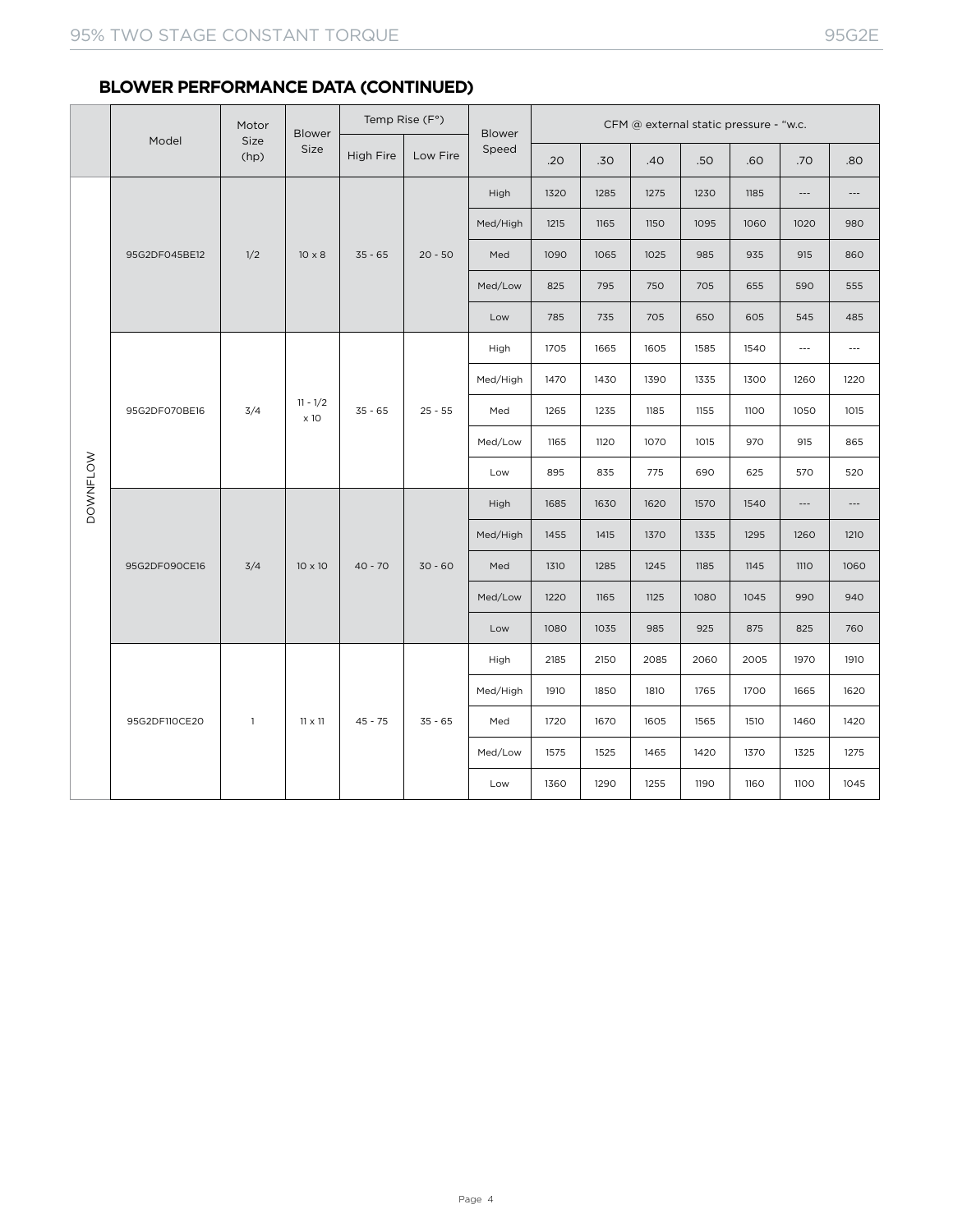### **DIMENSIONS (IN.)**

|                     | Model         | $\overline{A}$ | B          | $\mathsf{C}$ | D          |
|---------------------|---------------|----------------|------------|--------------|------------|
|                     | 95G2UH045BE12 | $17 - 1/2$     | $16 - 3/8$ |              | $7 - 5/8$  |
| UPFLOW / HORIZONTAL | 95G2UH070BE12 | $17 - 1/2$     | $16 - 3/8$ | 16           | $7 - 5/8$  |
|                     | 95G2UH090CE16 | 21             | $19 - 7/8$ | $19-1/2$     | $9 - 3/8$  |
|                     | 95G2UH110CE20 | 21             | $19 - 7/8$ | $19-1/2$     | $9 - 3/8$  |
|                     | 95G2UH135DE20 | $24 - 1/2$     | $23 - 3/8$ | 23           | $11 - 1/8$ |
|                     | 95G2DF045BE12 | $17 - 1/2$     | $16 - 3/8$ | 16           | $15-1/2$   |
|                     | 95G2DF070BE16 | $17 - 1/2$     | $16 - 3/8$ | 16           | $15 - 1/2$ |
| <b>DDOWNFLOW</b>    | 95G2DF090CE16 | 21             | $19 - 7/8$ | $19-1/2$     | 19         |
|                     | 95G2DF110CE20 | 21             | $19 - 7/8$ | $19-1/2$     | 19         |





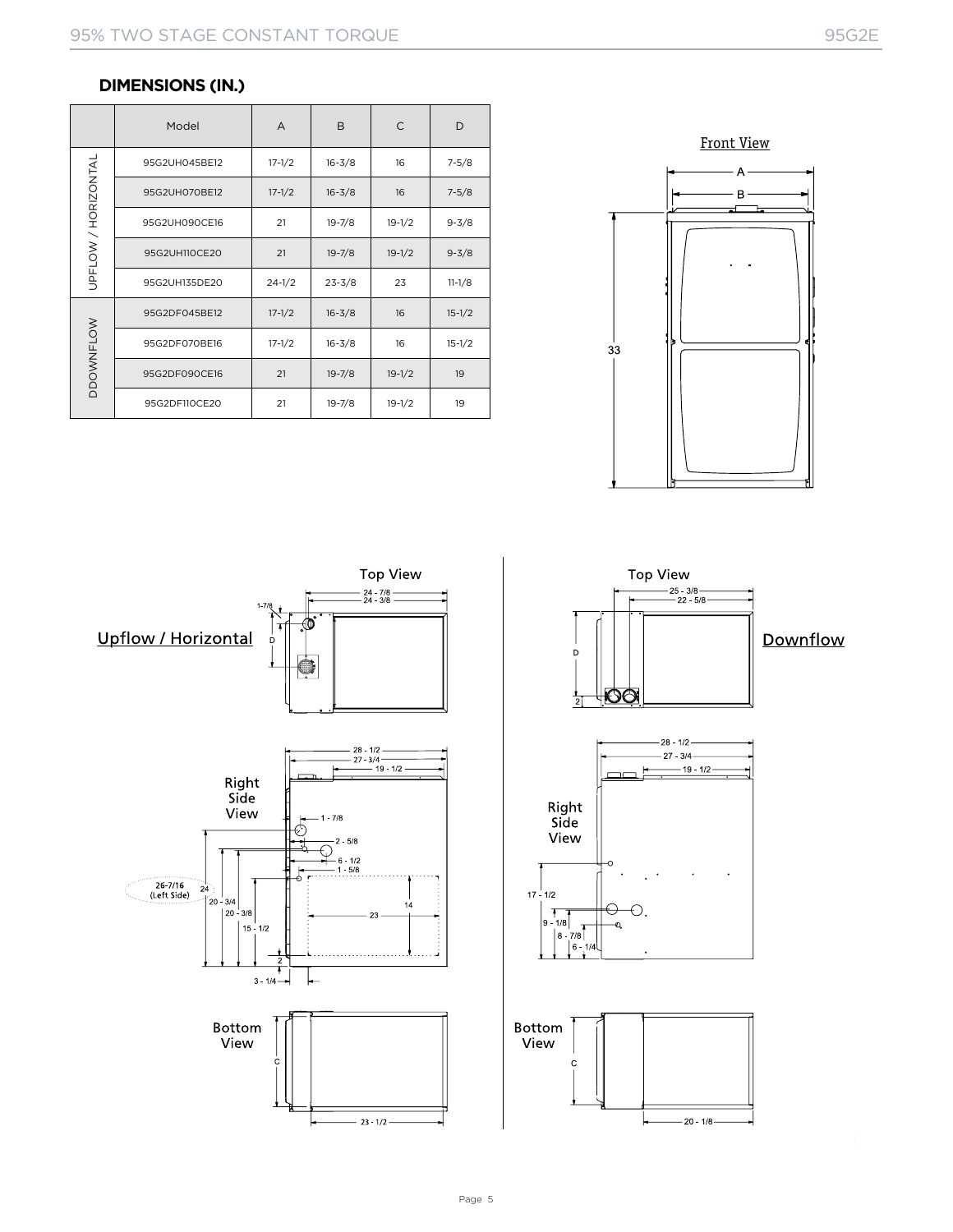### **PRODUCT ENTERPRISE PROCESS**

### **1.6.5. PRODUCT ACCESSORIES - PRODUCT MANAGEMENT**

| <b>ACCESSORY</b>                                     | <b>ALLIED CAT</b><br><b>NUMBER</b> |  |  |  |  |  |  |
|------------------------------------------------------|------------------------------------|--|--|--|--|--|--|
| RETURN AIR BASE                                      |                                    |  |  |  |  |  |  |
| Return Air Base 17.5 Inch                            | 68W62                              |  |  |  |  |  |  |
| Return Air Base 21.0 Inch                            | 68W63                              |  |  |  |  |  |  |
| Return Air Base 24.5 Inch                            | 68W64                              |  |  |  |  |  |  |
| HIGH ALTITUDE PRESSURE SWICHES                       |                                    |  |  |  |  |  |  |
| 2-Stage 95% UH/DF (4501 - 7500 ft) [110 ]            | 14A46                              |  |  |  |  |  |  |
| 2-Stage 95% UH/DF (4501 - 7500 ft) [ 045 ]           | 14A47                              |  |  |  |  |  |  |
| 2-Stage 95% UH (4501 - 7500 ft) [ 090 ]              | 14A57                              |  |  |  |  |  |  |
| 2-Stage 95% UH (4501 - 7500 ft) [135 ]               | 14A49                              |  |  |  |  |  |  |
| 2-Stage 95% UH/DF (7501 - 10,000 ft) [ 045 ]         | 14A50                              |  |  |  |  |  |  |
| 2-Stage 95% UH/DF (7501 - 10,000 ft) [110, 135]      | 14A51                              |  |  |  |  |  |  |
| 2-Stage 95% (7501 - 10,000 ft) UH [ 070 ] DF [ 090 ] | 14A53                              |  |  |  |  |  |  |
| 2-Stage 95% DF (4501-7500 ft) [ 070 ]                | 14A55                              |  |  |  |  |  |  |
| 2-Stage 95% DF (7501 - 10,000 ft) [ 070 ]            | 14A56                              |  |  |  |  |  |  |
| 2-Stage 95% (4501 -7500 ft) UH [ 070 ] DF [ 090 ]    | 14A54                              |  |  |  |  |  |  |
| 2-Stage 95% (7501-10,000 ft) UH [ 090 ]              | 14A54                              |  |  |  |  |  |  |
| HIGH ALTITUDE ORIFICE KITS (7500'+)                  |                                    |  |  |  |  |  |  |
| 2-Stage 95% UH/DF - Natural Gas                      | 51W01                              |  |  |  |  |  |  |
| 2-Stage 95% UH/DF - Propane Gas                      | 78W97                              |  |  |  |  |  |  |
| NATURAL TO LP KITS                                   |                                    |  |  |  |  |  |  |
| $2$ -Stage - 90                                      | 11K48                              |  |  |  |  |  |  |
| High Altitude 2-Stage (> 4500ft.)                    | 11K47                              |  |  |  |  |  |  |
| LP TO NATURAL KITS                                   |                                    |  |  |  |  |  |  |
| $2-Stage - 90$                                       | 77W10                              |  |  |  |  |  |  |
| DOWNFLOW SPECIFIC AIR FILTERS                        |                                    |  |  |  |  |  |  |
| 17.5"                                                | 51W07                              |  |  |  |  |  |  |
| 21.0"                                                | 51W08                              |  |  |  |  |  |  |
| 24.5"                                                | 51W09                              |  |  |  |  |  |  |
| NIGHT SERVICE KITS                                   |                                    |  |  |  |  |  |  |
| Two Stage                                            | 10U95                              |  |  |  |  |  |  |
| Safety Night Service Kit                             | 68W83                              |  |  |  |  |  |  |
| HORIZONTAL SUSPENSION KIT                            |                                    |  |  |  |  |  |  |
| 51W10<br>80% & 90% Kit                               |                                    |  |  |  |  |  |  |
| FLUSH MOUNT TERMINATION (90% FURNACES ONLY)          |                                    |  |  |  |  |  |  |
| 2" & 3.0 Vent - US Version                           | 51W11                              |  |  |  |  |  |  |
| 2" & 3.0 Vent - ULC S636 Compliant (Canada)          | 51W12                              |  |  |  |  |  |  |
| Concentric Vent Kits                                 |                                    |  |  |  |  |  |  |